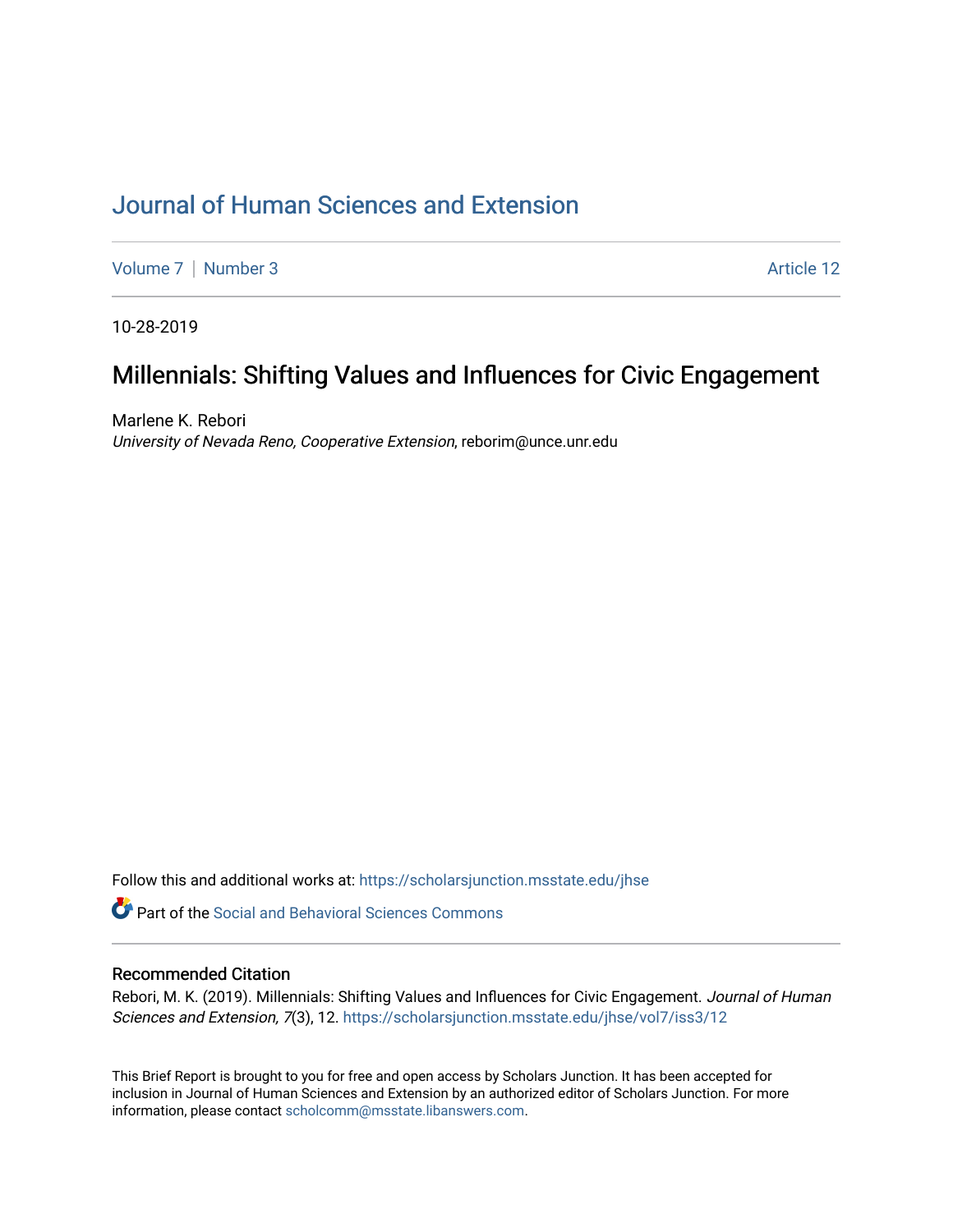# **Millennials: Shifting Values and Influences for Civic Engagement**

#### **Marlene K. Rebori**

*University of Nevada Reno, Cooperative Extension*

*Civic engagement is a complex field of study covering a spectrum of activities and is well-documented, especially among the millennial generation. Individuals of Generation Y, also referred to as millennials, are quickly approaching the point of becoming members of the largest living adult generation. Past research has indicated what motivates an individual to initiate civic engagement, but motivators that cause one to get involved civically often are not the same reasons that sustain civic engagement. However, getting on the pathway to civic engagement is a critical step to becoming an active and engaged citizen. To gain a better understanding of factors that initiate engagement, this study was conducted with a sample of millennials (n = 159) participating in 13 servicelearning classes at a public land grant university. This report shares results from that study examining the values and influences of several possible "initiating factors" for civic engagement using Pancer's (2015) Integrative Theory of Civic Engagement.* 

*Keywords:* civic engagement, influence, millennials, parents

#### **Introduction**

Civic engagement involves a wide spectrum of activities (Lopez, Levine, Both, Kiesa, Kirby, & Marcelo, 2006), such as attending a local city council meeting, volunteering for community service, fundraising for a charity, or participating in a demonstration or protest march. Each civic engagement activity has an intended outcome, whether it is designed to create awareness of an issue, help solve a local problem, or influence a decision (Levine, 2013). There are various forms and types of civic engagement, with voting being the most easily measured and identifiable (Levine, 2013). Civic engagement can be a complex act and is a well-documented field of study, especially among *millennials* (Andolina, Jenkins, Zukin, & Keeter, 2003; Center for Information & Research on Civic Learning & Engagement [CIRCLE], 2012, 2016; Flanagan, Syversten, & Stout, 2007; Gilman & Stokes 2014; Pancer, Pratt, Hunsberger, & Alisat, 2007).

According to the Merriam-Webster Dictionary (2019), the term millennial is used to define a broad generation of individuals born between the early 1980s and 2000s with the year 2000 as the upper limit for the millennial generation. This generation is also often referred to as *Generation Y*. The millennial generation has experienced significant technological advances,

Direct correspondence to Marlene K. Rebori at reborim@unce.unr.edu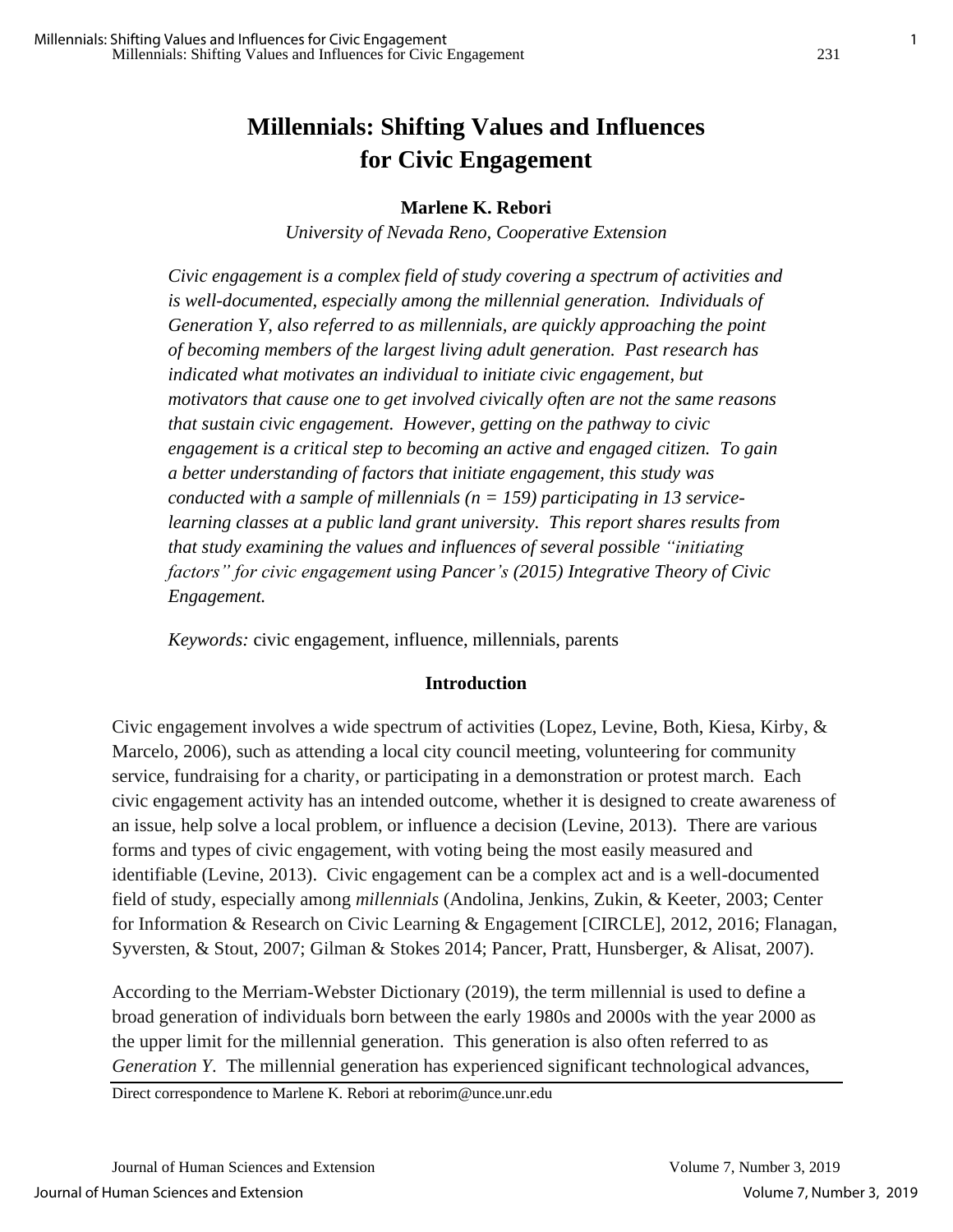including widespread use of the Internet, electronic tablets, smartphones, and the use of social media (Goodwin-Jones, 2005). In addition to technological advances, this generation has also experienced significant global changes, including domestic and global terrorism, the Great Recession, and climate change (Gilman & Stokes, 2014). These monumental shifts, regarding how one views the world and how one interacts within the world, has given rise to a generation that has been studied, analyzed, and written about more than any other generation and is projected to be the nation's largest living adult generation in the coming years (Fry, 2018).

This report shares the results of a study conducted with millennials at one public land grant university in the state of Nevada to examine what values and influences might motivate a millennial individual to first get involved in civic activities. Influences that first get one involved are defined as *Initiating Factors* in Pancer's Integrative Theory of Civic Engagement (2015, p. 17), and represent the first step in this broader theoretical framework. Results from this study provide an investigation into the possible significance of three identified initiating factors for civic engagement among this studied group of millennials.

## **Engagement Spectrum Among Millennials**

Civic Engagement is frequently defined through Ehrlich's (2000) narrative as:

working to make a difference in the civic life of our communities and developing the combination of knowledge, skills, values and motivations to make that difference. It means promoting the quality of life in a community, through both political and nonpolitical processes (p. vi).

Pancer (2015) takes the definition of civic engagement one step further and frames engagement in the context of community behaviors, which includes a "broad set of behaviors that link individuals to others in their community and serve to enhance community life" (p. 20).

The Center for Information and Research on Civic Learning and Engagement (CIRCLE) developed the most comprehensive construct instrument to measure civic engagement with their Civic and Political Health Survey (Flanagan et al., 2007; Keeter, Zukin, Andolina, & Jenkins, 2002; Lopez et al., 2006). This survey contains 19 items related to engagement, which are divided into three activities: 1) Civic Activities, 2) Electoral Activities, and 3) Political Voice Activities. The spectrum of engagement activities includes such items as: community problemsolving, volunteering, persuasion, protesting, boycotting, buycotting (i.e., the opposite of boycotting, whereby a person chooses to buy certain products from a company due to support for the company's values or policies), fundraising, voting, contacting officials, etc. (Flanagan et al., 2007; Keeter et al., 2002; Lopez et al., 2006).

According to the National Conference on Citizenship (NCoC, 2013), millennials are the highest users of social media for civic purposes, including promoting political material as well as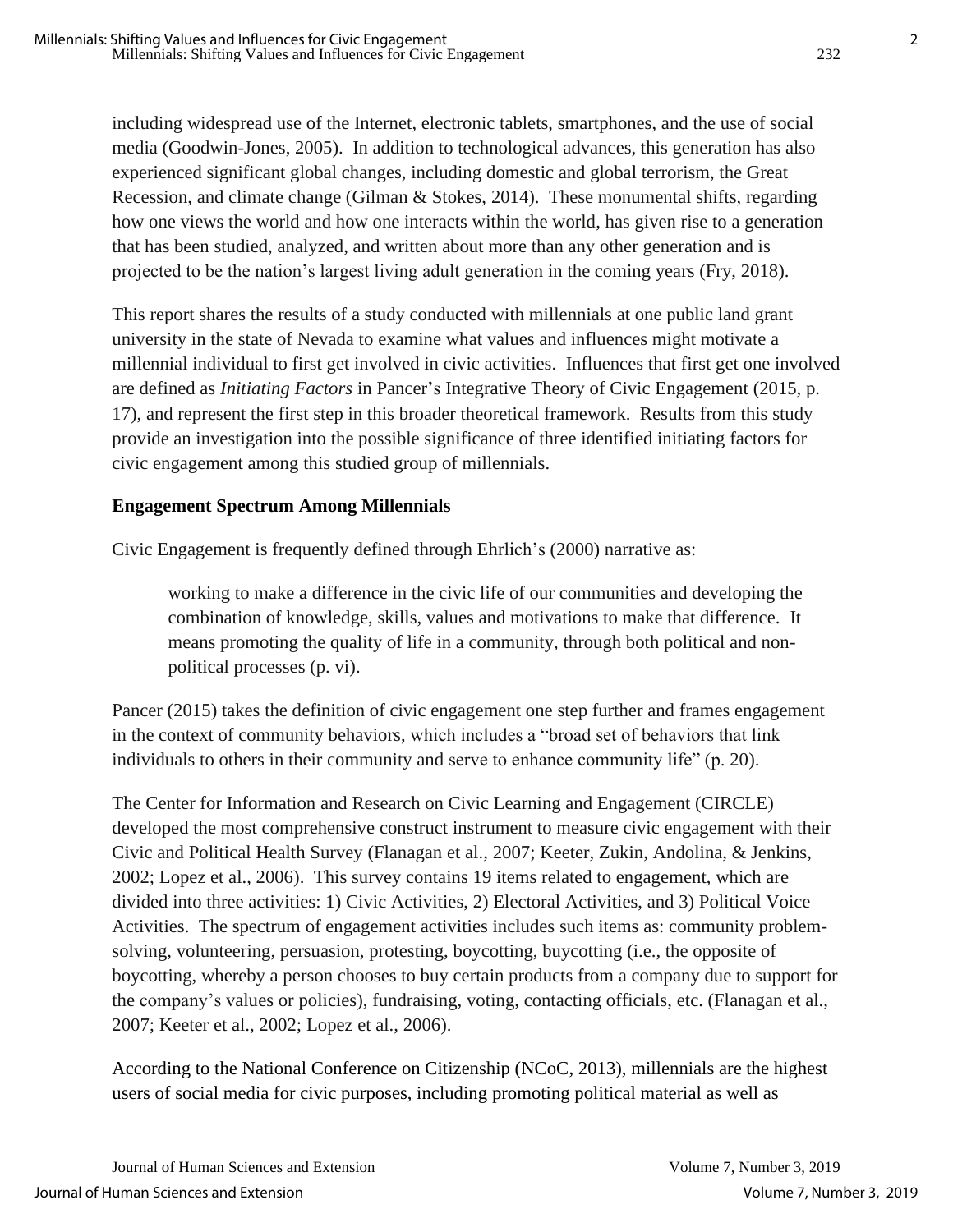encouraging others to civically act. Millennials are also the most ethnically and racially diverse than any other population (NCoC, 2013).

Another key difference of millennials, compared to previous generations, is their level of engagement in the community. Millennials engage in community involvement activities at higher rates than previous generations and prefer community engagement activities such as volunteering, helping a neighbor, or working to solve a community problem over traditional political avenues to bring about change (CIRCLE, 2016). While indicators provide an important context of the spectrum of civic engagement and answer the question *how* people engage, indicators do not tell the full story of *what* influences people to engage. The purpose of this study is to explore some initiating factors that influence and give rise to civic engagement among millennials.

#### **"Initiating Factors": One Step in the Integrative Theory of Civic Engagement**

Previous research has provided strong evidence on how values and motivations for civic engagement are shaped and influenced by parental habits and families (Andolina et al., 2003; Kelly, 2006; Pancer & Pratt, 1999); involvement in youth clubs (Dworkin, Larson, & Hansen, 2003; Flanagan et al., 2007; Mustillo, Wilson, & Lynch, 2004; Pancer et al., 2007); participation in church and school service programs (Zukin, Keeter, Andolina, Jenkins, & Delli Karpini, 2006); and participation in service-learning programs (Astin & Sax 1998; Haber-Curran & Stewart, 2015; Moely, Furco, & Reed, 2008; Moely, Mercer, Ilustre, Miron, & McFarland, 2002; Spencer, Cox-Petersen, & Crawford, 2005). Additionally, research has provided evidence that what parents discuss at home has a direct influence on children's connection to their community (McIntosh, Hart, & Youniss, 2007). Peers also have a significant influence on one's motivation and attitude for engagement (Zaff, Boyd, Li, Lerner, & Lerner, 2008; Zaff, Malanchuk, &Eccles, 2008).

Pancer and his colleagues (Pancer, 2015; Pancer & Pratt, 1999; Pancer et al., 2007) built upon previous research on civic engagement to form the Integrative Theory of Civic Engagement (Pancer, 2015). The Integrative Theory of Civic Engagement is a theoretical framework that explores potential pathways to engagement, as well as factors that sustain engagement and outcomes from engagement (Pancer, 2015). The Integrative Theory of Civic Engagement is a "conceptual framework that attempts to integrate these forms of engagement." (Pancer, 2015, p.15). In this framework, Pancer identifies initial pathways for engagement as initiating factors. These initiating factors are what get people involved, although initiating factors are not the same factors that sustain engagement (Pancer, 2015). Pancer's Integrated Theory of Civic Engagement (2015) contains four components: 1) *Initiating Factors*, 2) *Sustaining/Inhibitory Factors*, 3) *Civic Engagement Acts*, and 4) *Outcomes*.

According to Pancer (2015), the process of civic engagement occurs on two levels: 1) the Individual Level and 2) the System Level. The Integrative Theory of Civic Engagement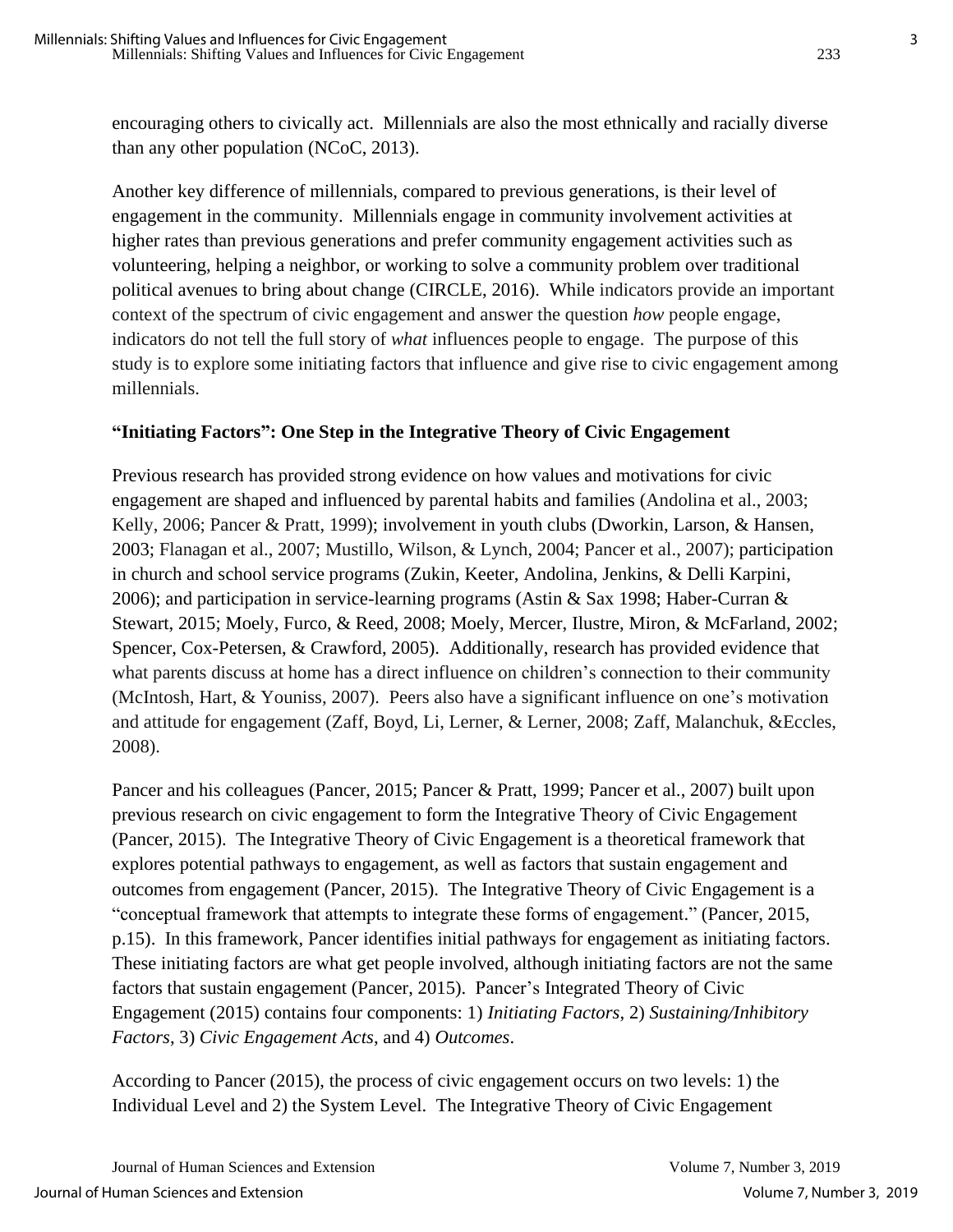assimilates both levels across the progressive stages of engagement. Examples of Individual Level initiating factors include items such as social influence, individual values, and motives. For example, a person may become involved in community service due to "the influence of a parent or teacher." (Pancer, 2015, p. 16). Individual values may also be linked to social justice values. Instrumental motives for engagement may stem from a personal benefit, for example, adding to one's resume for entrance into college. Examples of System Level initiating factors include external forces in the community, such as participation in community service programs, youth service clubs, and service-learning activities and programs (Pancer, 2015).

After the Initiating Factors component, Pancer's (2015) Integrative Theory of Civic Engagement progresses to outline the component of Sustaining/Inhibitory Factors. These factors include both positive and negative experiences. For example, if the individual had a positive engagement experience and if the individual had a positive social environment, these would create Sustaining Factors for the individual to progress along the Integrative Theory of Civic Engagement and continue involvement with community organizations and engagement in social issues. However, if the individual had a negative engagement experience and did not feel their civic activity was supported, these Inhibitory Factors may end the individual's continuation in civic engagement activities (Pancer, 2015, p.16). Positive experiences are considered Sustaining Factors and lead to the third component of the Integrative Theory of Civic Engagement model, Civic Engagement (i.e., acts of engagement), such as political activity and social activism, as well as collective action, such as local governing boards or social movements. The final component of the Integrative Theory of Civic Engagement model is Outcomes. Outcomes include both Individual Level results, such as enhancing a sense of efficacy and skill development and System Level outcomes, for example, social change, social capital, and strengthened democracy.

The researcher in this study set out to operationalize some easily identifiable initiating factors and to examine both Individual and System Level variables to determine if any of the initiating factors for civic engagement included in this study contributed to differences in participants' valuation of civic engagement. The specific research objective of this study involved examining the first component of the Integrative Theory of Civic Engagement (i.e., Initiating Factors) to assess if any of the initiating factors included in the study contributed to significant differences in the participants' perceptions of the value of civic engagement in the community (Figure 1). For the purpose of this study, three initiating factors, as depicted in Figure 1, were operationalized as follows:

- One Individual Level Variable reflecting "values" in this study was operationalized by whether or not a student's parents discussed current events in the home.
- Two System Level Variables were represented in this study by 1) whether or not the student had participated in youth clubs and 2) whether or not the student had participated in a service-learning course prior to the current course.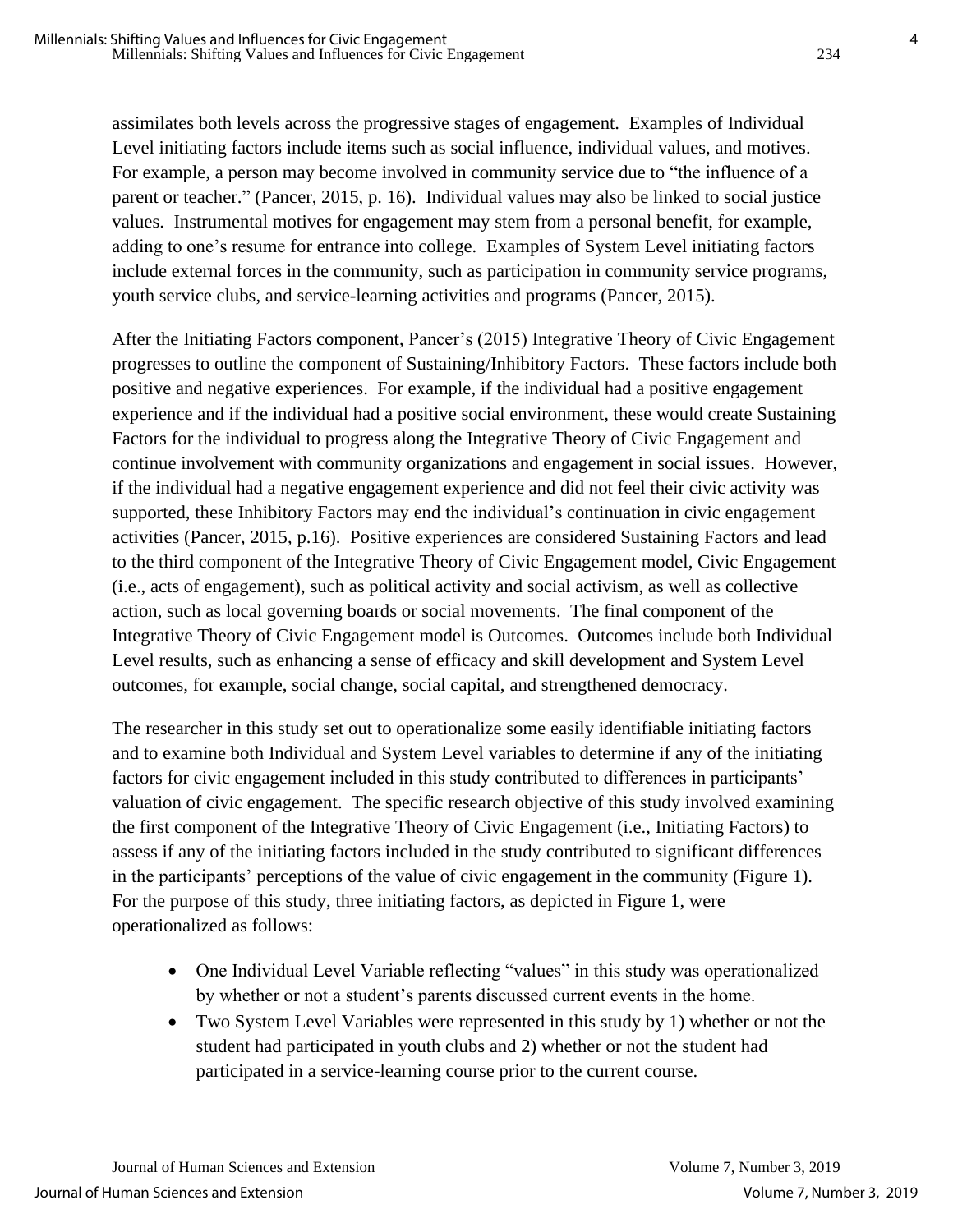



#### **Methodology**

Participants in this study included students enrolled in service-learning classes at a public landgrant university. Students in a total of thirteen service-learning classes were invited to participate in an online survey. The researcher estimated that there were approximately 25 students per class, rendering an estimated total sample size of 325 students invited to participate in the on-line survey. Participation in the survey was completely voluntary and declining to participate had no impact on a student's grade. The research protocol was approved by the university's Institutional Review Board (IRB) to analyze and publish results. Students accessed the survey as part of their class assessment prior to beginning their service-learning experience.

To set up an exploratory study designed to operationalize three initiating factors, the model as proposed by Pancer (2015) was modified by simplifying and examining only one component of the theory, Initiating Factors, rather than testing all four of the model's components. To examine what factors might influence people to get involved in civic engagement in the community, three independent variables were selected to examine their relationships with the dependent variable, a student's reported perception of the value of civic engagement. The three independent variables were: involvement with a youth service club, participation in prior service-learning courses, and parental discussion of current events in the home. All independent variables had a dichotomous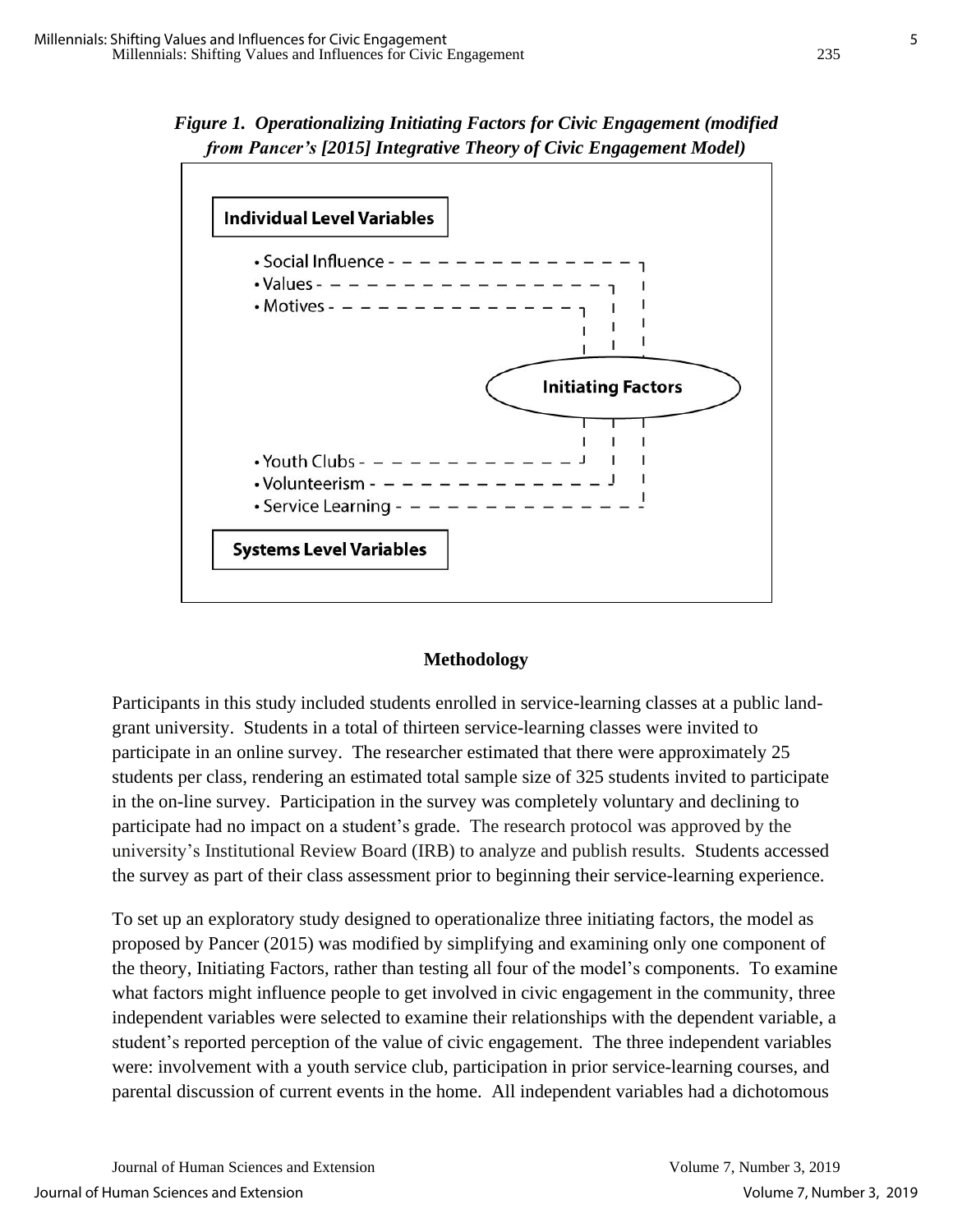response of *Yes* or *No*. The actual questions in the online survey for the three independent variables were:

- I was involved in a civic/service organization as a youth (i.e., scouts, 4-H, etc.). (Yes/No) *(Youth Service Club Involvement)*
- I have participated in a service-learning course prior to this class (Yes/No) *(Participation in Prior Service-Learning Course)*
- My parents would frequently discuss current events in our home (Yes/No) *(Parent Discussed Current Events in Home)*

Pancer (2015) stated that a "wide range of research methodologies is necessary and important to gain a full understanding of civic engagement" (p.20). Additionally, scales that measure civic engagement that encompass more than civic behaviors are lacking in the literature (Zaff et al., 2010). Researchers have identified and created valid and reliable measures of civic attitudes and skills (Moely et al., 2002), civic duty and social responsibility (Zaff et al., 2010) and civic measurement models (Flanagan et al., 2007), an index of civic and political engagement (Andolina et al., 2003, Levine & Higgins-D'Alessandro, 2010), and community service attitudes (Shiarella, McCarthy, & Tucker, 2000). However, a reliable and valid scale to measure the value of civic engagement in the community is lacking in the literature. To compensate for the lack of a scale, the researcher identified five questions previously used in the literature to represent a composite measure for the dependent variable, the student's perceived value of civic engagement in the community.

The civic engagement questions were taken from previously used questions in the literature with slight wording modifications (Table 1). The civic engagement scale was created to reflect a student's perceived value of civic engagement in the community that reflects attitudes for civic engagement (Table 1). Questions were selected that comprise attitudes and values of civic engagement, such as a sense of personal responsibility, civic and community service attitudes, and a sense of civic efficacy.

Response categories for the five questions were based on a Likert-type scale of 1-8 (from  $1 =$ *very strongly disagree* to 8 = *very strongly agree*). This created a possible total scale score for a student's perceived value of civic engagement that ranged from 5 to 40. The questions asked on the survey, with the corresponding original question from the literature and the literature source, are outlined in Table 1.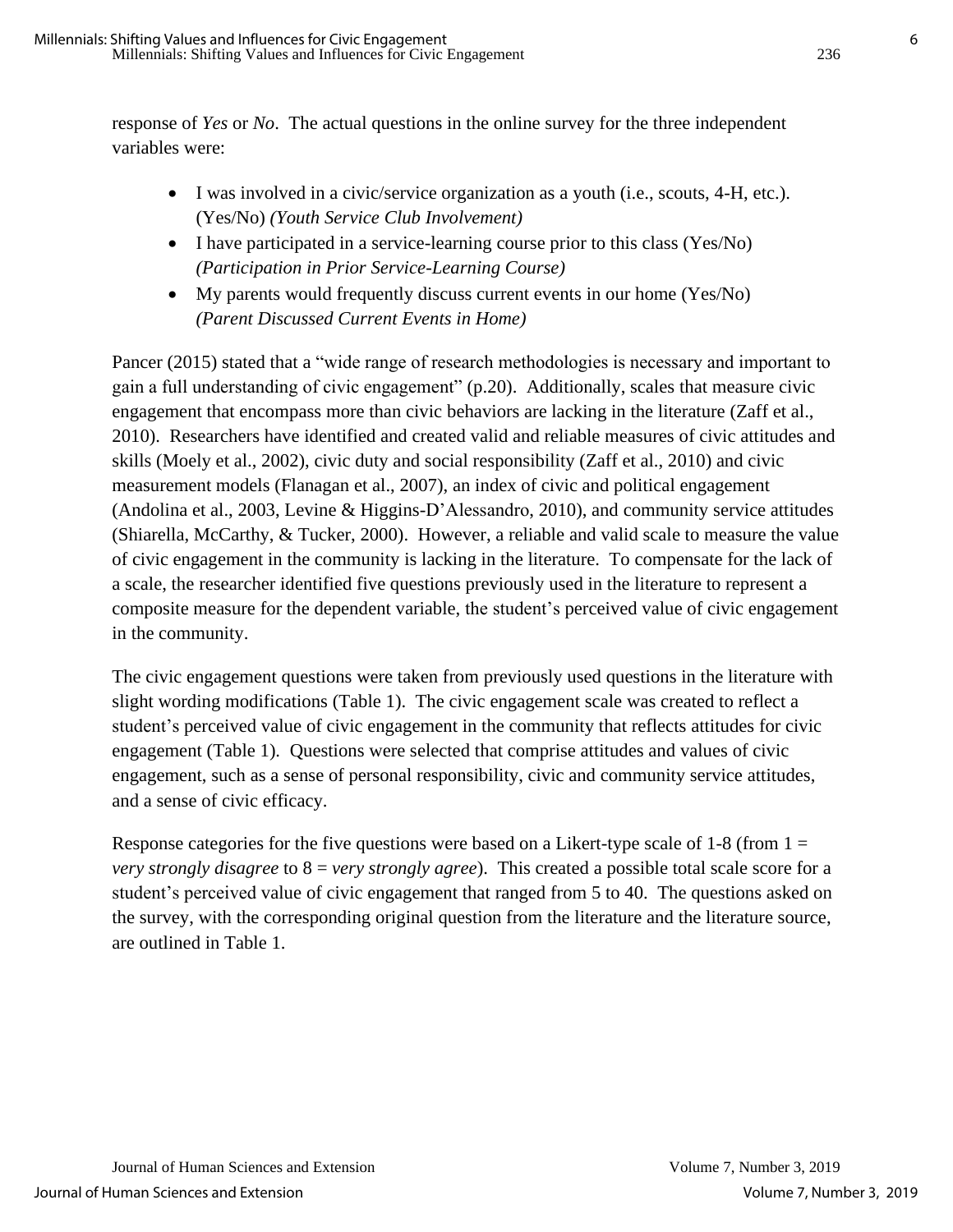| <b>Survey Question</b>                                            | <b>Original Question in</b><br>Literature                               | <b>Literature Source</b>                                                                       |  |
|-------------------------------------------------------------------|-------------------------------------------------------------------------|------------------------------------------------------------------------------------------------|--|
| I want to help others in need.                                    | "I try to help others in<br>need."                                      | Personal Responsibility Citizen Survey<br>(Flanagan et al., 2007; Westheimer &<br>Kahne, 2004) |  |
| I am involved in my community.                                    | "I plan to become involved<br>in my community."                         | Civic Attitude and Skills<br>Questionnaire (CASQ; Moely et al.,<br>2002)                       |  |
| I can make a difference in my<br>community.                       | "I believe I can make a<br>difference in my<br>community."              | Civic and Political Efficacy Measure<br>(Kahne, Middaugh, & Schutjer-Mance,<br>2005)           |  |
| I am aware of the needs facing<br>my community.                   | "There are needs in the<br>community."                                  | <b>Community Service Attitudes Scale</b><br>(Shiarella et al., 2000)                           |  |
| Contributing my skills will make<br>the community a better place. | "Contributing my skills"<br>will make the community<br>a better place." | <b>Community Service Attitudes Scale</b><br>(Shiarella et al., 2000)                           |  |

*Table 1. Measures that Comprised the Civic Engagement Perceived Value Scale with the Original Question and the Literature Source*

Survey results were analyzed in jamovi (The jamovi project, 2019), a free, open statistical software package, using a three-way factorial design analysis of variance (ANOVA) to determine if there were significant differences in the students' perceived value of civic engagement based on their responses to the three independent variable questions in the online survey.

A Cronbach's alpha of 0.735, calculated post hoc from the results of this study, indicated the five measures of civic engagement had an acceptable internal consistency, with a Cronbach's alpha of .70 being considered acceptable in exploratory research (Hair, Anderson, Tatham, & Black, 1998). This provided some evidence of reliability for the value of civic engagement in the community scale.

#### **Results and Discussion**

One hundred and fifty-nine students ( $n = 159$ ) completed the online survey, for an estimated response rate of (48.9%). The largest group of responses to the survey were from freshman (45.3%), followed by seniors (18.9%), sophomores (17.6%), juniors (10.7%), and graduate students (6.9%). This was the first service-learning course for 88% percent of all students who responded. Students indicating prior involvement with a youth service club (53.5%) versus those reporting no involvement with a youth service club (46.5%) reflected a relatively balanced split among respondents. A majority of students (67%) reported that their parents had discussed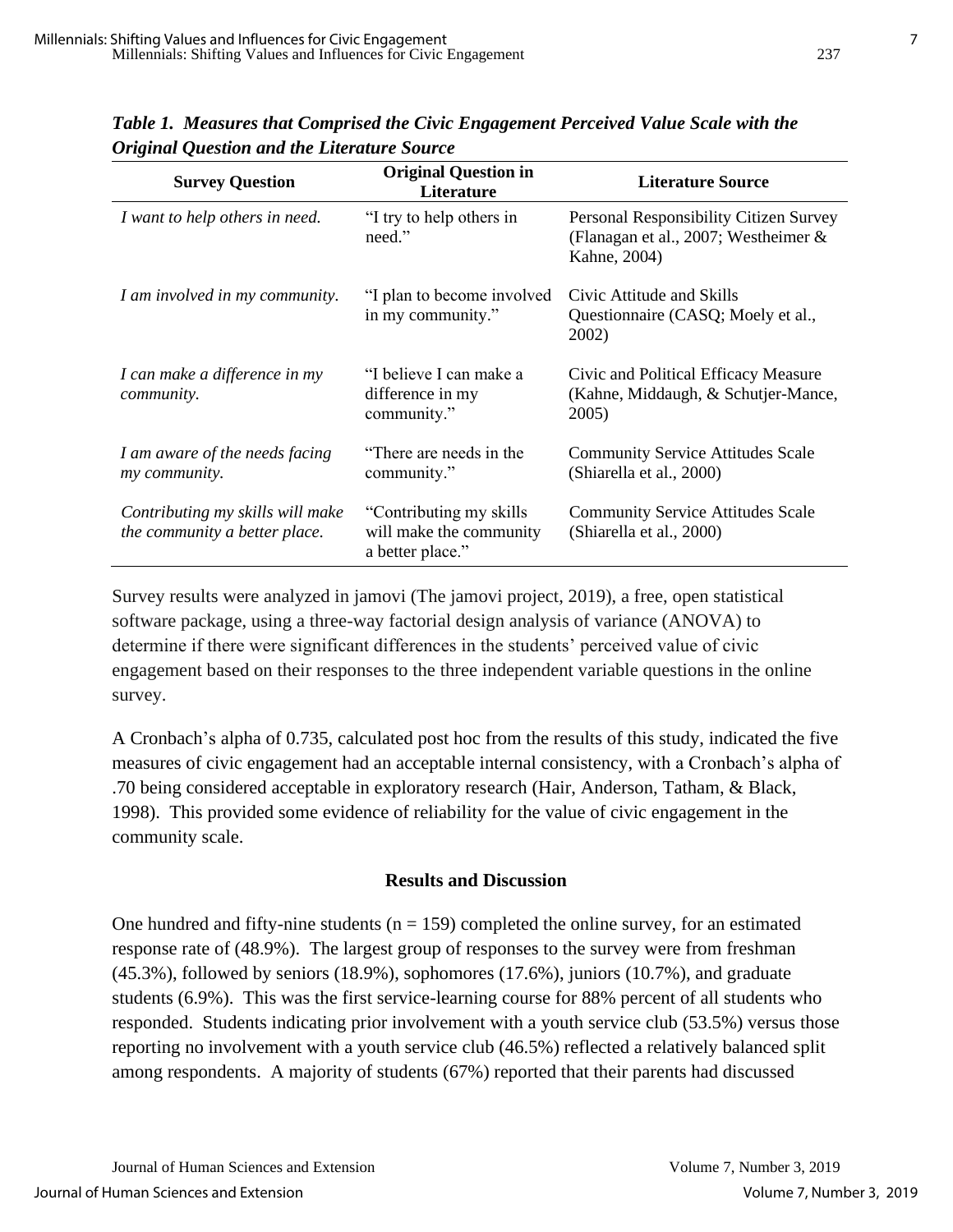current events in the home versus those whose parents had not discussed current events in the home (33%).

#### **Examining Initiating Factors for Student Perceptions of the Value of Civic Engagement**

A three-way factorial ANOVA was conducted in jamovi (The jamovi project, 2019) to assess any differences in the dependent variable of a student's perceived value of civic engagement based on the three independent variables as initiating factors. The results of the ANOVA analysis are shown in Table 2. The a priori level of significance for the data analysis was set at *p*  $< 0.05$ .

*Table 2. Three-Way ANOVA of Three Initiating Factors' Influence on Millennial Students' Perceived Value of Civic Engagement*

| Dependent Variable: Student's Perceived Value of Civic Engagement Score |                |     |               |        |          |  |  |
|-------------------------------------------------------------------------|----------------|-----|---------------|--------|----------|--|--|
|                                                                         | Sum of         |     | <b>Mean</b>   |        |          |  |  |
|                                                                         | <b>Squares</b> | df  | <b>Square</b> | F      |          |  |  |
| Prior Involvement with a Youth Service Club<br>(YC)                     | 27.12          |     | 27.12         | 0.8724 | 0.352    |  |  |
| Prior Service-Learning Course (SL)                                      | 58.90          | 1   | 58.90         | 1.8946 | 0.171    |  |  |
| Parents Discussed Current Events In Home (PD)                           | 203.39         |     | 203.39        | 6.5424 | $0.012*$ |  |  |
| $YC * SL$                                                               | 46.57          | 1   | 46.57         | 1.4981 | 0.223    |  |  |
| $YC * PD$                                                               | 1.98           |     | 1.98          | 0.0637 | 0.801    |  |  |
| $SL * PD$                                                               | 186.66         |     | 186.66        | 6.0043 | $0.015*$ |  |  |
| $YC * SL * PD$                                                          | 5.02           |     | 5.02          | 0.1614 | 0.688    |  |  |
| Residuals                                                               | 4663.29        | 150 | 31.09         |        |          |  |  |
| $\sim$ $\sim$ $\sim$                                                    |                |     |               |        |          |  |  |

 $*_{p}$  < .05

There was a statistically significant difference in the perceived value of civic engagement scores based on whether or not the students' parents discussed current events in the home (PD) (*F =* 6.5424,  $df = 1$ ,  $p = 0.012$ ). Therefore, results indicate students whose parents discussed current events at home have significantly higher scores on the perceived value of civic engagement scale.

Likewise, there was a statistically significant two-way interaction between students who participated in prior service-learning courses (SL) and whose parents discussed current events (PD) on the student's value of civic engagement in the community ( $F = 6.0043$ , df = 1, p = *0.015*). Again, students whose parents discussed current events at home and those students who participated in service-learning previously, have significantly higher scores on the perceived value of civic engagement scale.

There was no significant difference in the students' perceived value of civic engagement scale based on either their involvement in a youth service club (YC) or their prior participation in a service-learning course (SL). There were also no other significant interaction effects between the independent variables.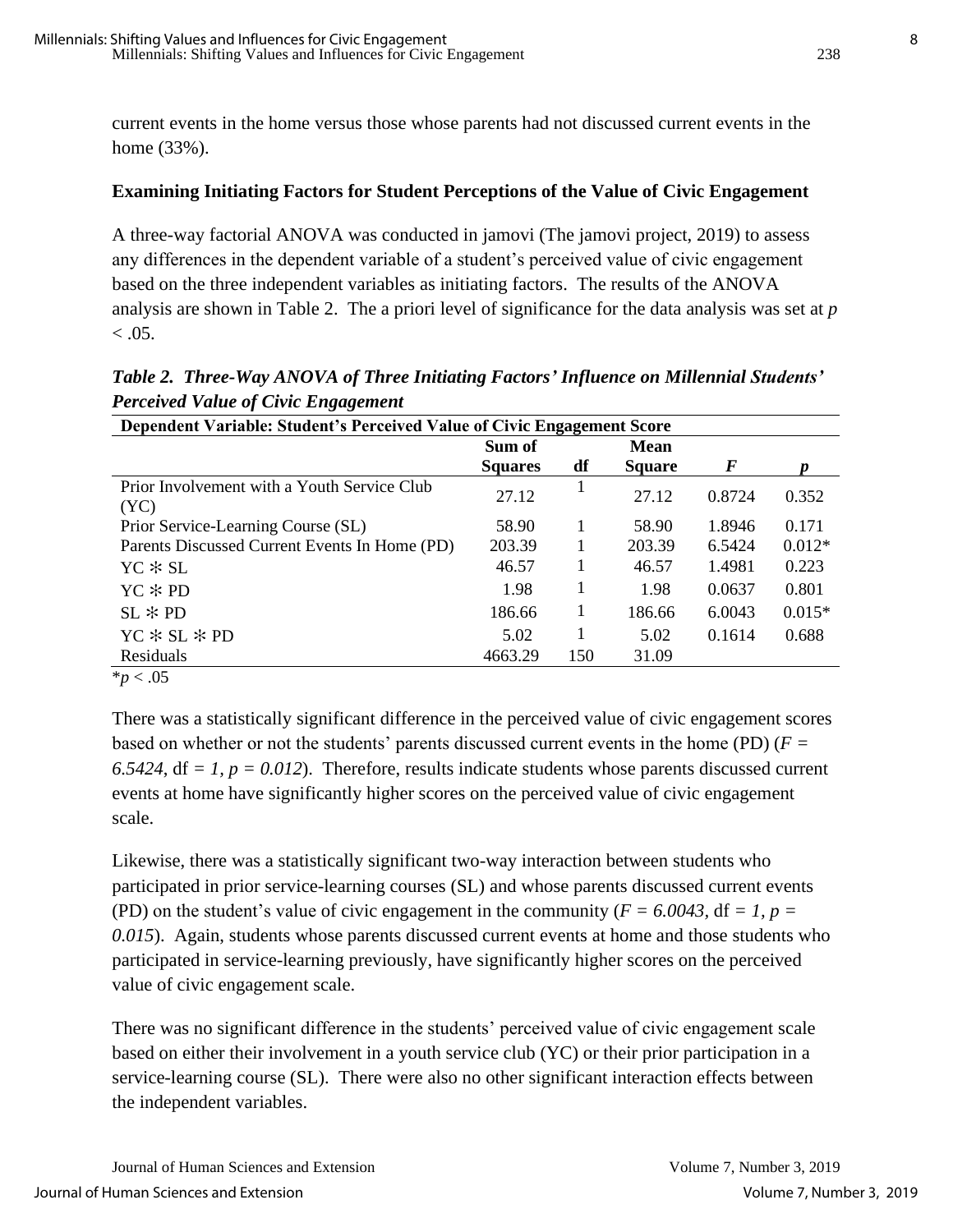### **Limitations**

Limitations to this study included a limited sample size  $(n = 159)$  and the use of a convenience sample of millennial students enrolled in college-level service-learning classes, which limits the generalizability of the results to only those individuals who completed the survey.

Another major limitation of this study is the absence of evidence of instrument validity regarding the online survey questions, especially the perceived value of civic engagement scale. Further studies that include instrument validation procedures are needed to validate the instrument used in this study or to develop other valid and reliable instruments to measure a students' perceived value of civic engagement.

A final note regarding the limitations of the study involves the limited number of variables to reflect the initiating factors. Additional research beyond this exploratory study could more rigorously operationalize and assess all four components of Pancer's (2015) Integrative Theory of Civic Engagement Model. This research brief provides a first step in that larger process.

### **Conclusion**

This exploratory study examined the significance of three independent variables as initiating factors for millennial students' perceptions of the value of civic engagement. This study found that discussion of current events in the home by the students' parents, as well as an interaction between the students' prior service-learning course participation and discussion of current events in the home by their parents, had significant influences as initiating factors on the students' perceptions of the value of civic engagement.

Influence has impact (Pancer, 2015), and this study provides some evidence that parents discussing current events in the home has some influence on a millennial student's perception of the value of being involved in the community. How millennials perceive their community and how that individual orients himself or herself within a community experience can make the difference between a one-time volunteer event or setting the foundation for an ethos of engagement, that may lead to sustaining acts of engagement (Pancer, 2015). Based on the results of this study, it appears that parents may have a significant role to play in building the pathway from which civic habits are formed.

## **Implications**

One implication from this research brief is to examine ways in which human development professionals can foster more open discussion of current events by parents through the planning and implementation of programs that include instructional methods and activities that can encourage and teach ways for parents to discuss current events with their children, both of the millennial generation and, possibly, even younger children. Future research is encouraged to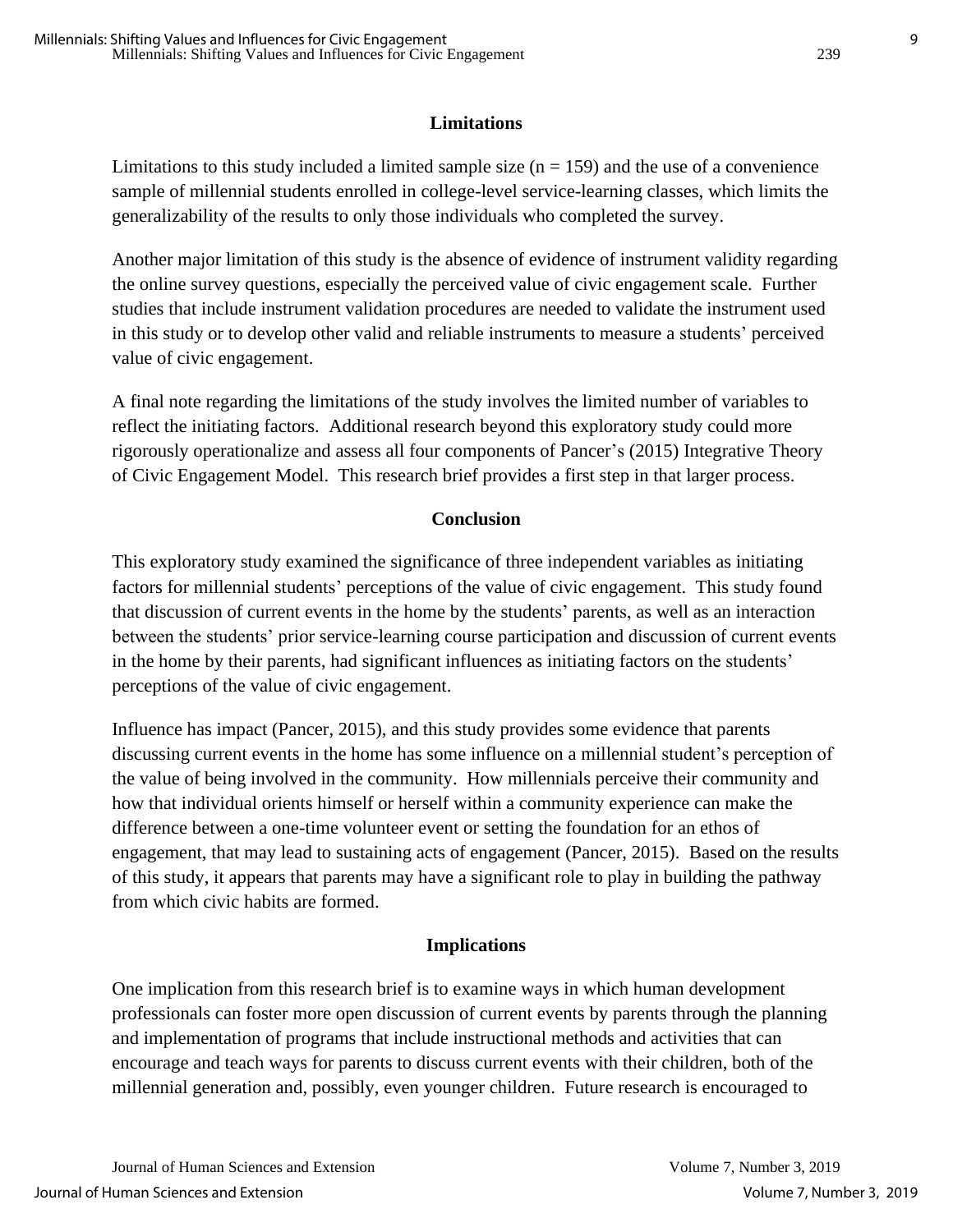further examine the influence of parents and other influencers discussing current events in shaping civic engagement values and building long-lasting civic skills in millennials, as well as members of future generations of children.

#### **References**

- Andolina, M. W., Jenkins, K., Zukin, C., & Keeter, S. (2003). Habits from home, lessons from school: Influences on youth civic engagement. *PS—Political Science & Politics, 36*(2), 275–280. doi:10.1017/S104909650300221X
- Astin, A. W., & Sax, L. J. (1998). How undergraduates are affected by service participation*. Journal of College Student Development, 39*(3)*,* 251–263.
- Center for Information & Research on Civic Learning & Engagement (CIRCLE). (2012, November 9). *Updated estimate: youth turnout was 50% in 2012; youth turnout in battleground states 58%*. Retrieved from https://civicyouth.org/updated-estimate-50-ofyouth-turnout-in-2012-youth-turnout-in-battleground-states-58/
- Center for Information & Research on Civic Learning & Engagement (CIRCLE). (2016). *2016 election - 2016 millennial poll analysis: An in-depth look at youth attitudes, tendencies, and ideology*. Retrieved from https://civicyouth.org/wp-content/uploads/2016/10/2016- Millennial-Poll-Analysis.pdf
- Dworkin, J. B., Larson, R., & Hansen, D. (2003). Adolescents' accounts of growth experiences in youth activities. *Journal of Youth and Adolescence, 32*(1), 17–26.
- Ehrlich, T. (Ed.) (2000). *Civic responsibility and higher education (The ACE series on higher education)*. Westport, CT: The American Council on Education and The Oryx Press.
- Flanagan, C. A., Syversten, A. K., & Stout, M. D. (2007). *Civic measurement models: Tapping adolescents' civic engagement* [Center for Information and Research on Civic Learning and Engagement, Working Paper 55]. Retrieved from http://civicyouth.org/circleworking-paper-55-civic-measurement-models-tapping-adolescents-civic-engagement/
- Fry, M. (2018, March 1). Millennials projected to take over baby boomers as America's largest generation. Retrieved from http://www.pewresearch.org/facttank/2018/03/01/millennials-overtake-baby-boomers/
- Gilman, H. R., & Stokes, E. (2014). *The civic and political participation of millennials*. Washington, DC: New America. Retrieved from https://www.newamerica.org/documents/1752/The\_Civic\_and\_Political\_Participation\_of \_Millennials.pdf
- Goodwin-Jones, R. (2005). Messaging, gaming, peer-to-peer sharing: Language learning strategies and tools for the millennial generation. *Language Learning & Technology 9*(1),17–22. Retrieved from

https://scholarspace.manoa.hawaii.edu/bitstream/10125/44003/1/09\_01\_emerging.pdf

Haber-Curran, P., & Stewart, T. (2015). Leadership skill development in a first-year honors service-learning seminar. *Journal of Community Engagement and Higher Education, 7*(2), 3–18.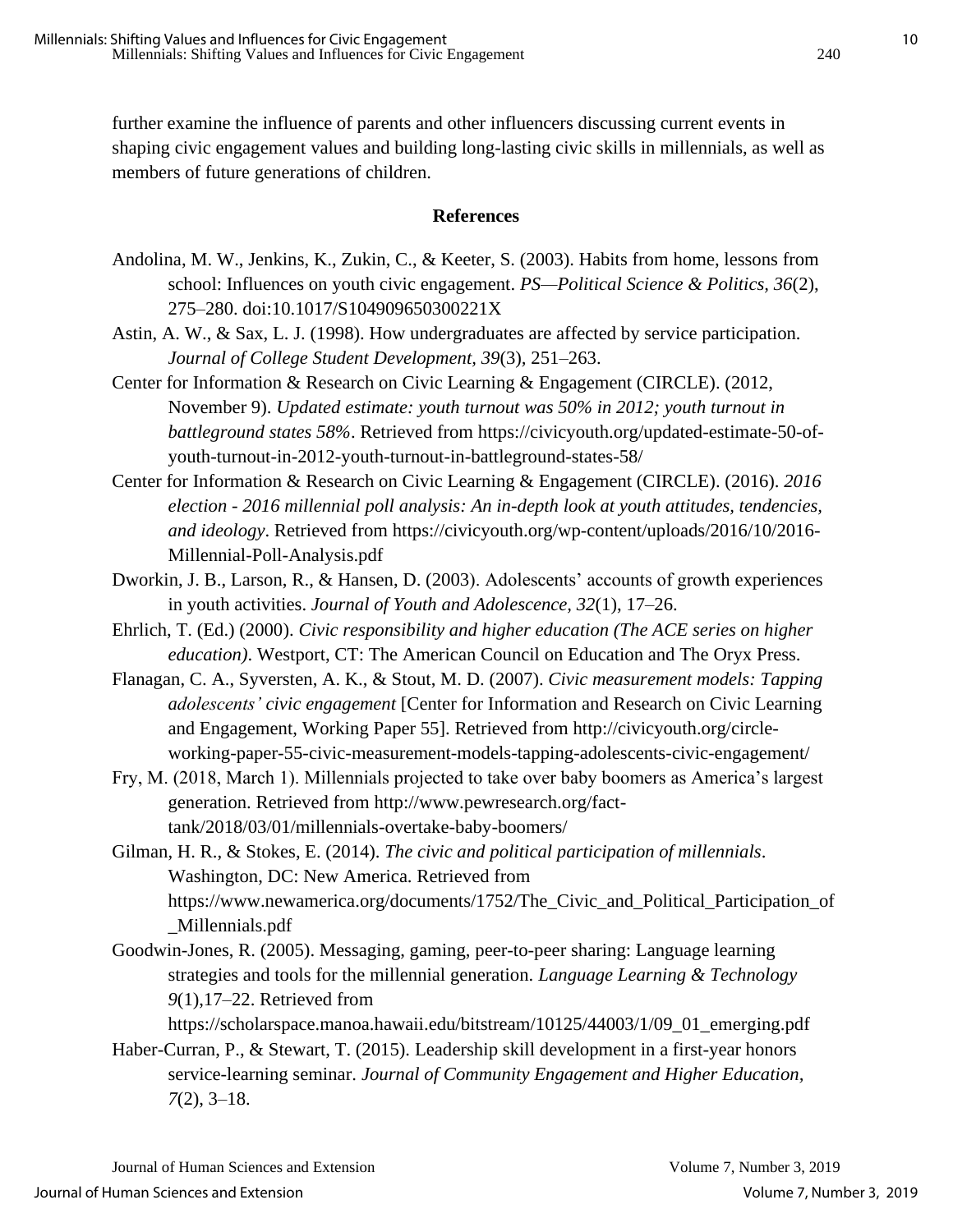- Hair, J. F., Anderson, R. E., Tatham, R. L., & Black, W. (1998). *Multivariate data analysis* (5<sup>th</sup> ed.). Englewood Cliffs, NJ: Prentice-Hall.
- The jamovi project. (2019). *jamovi* (Version 0.9) [Computer Software]. Retrieved from https://www.jamovi.org
- Kahne, J., Middaugh, E., & Schutjer-Mance, K. (2005). *California civic index* [Monograph]. New York, NY: Carnegie Corporation and Annenberg Foundation.
- Kelly, D. C. (2006). Parent's influence on youths' civic behaviors: The civic context of the caregiving environment. *Families in Society, 87*(3), 447–455. doi:10.1606/1044- 3894.3550
- Keeter, S., Zukin, C., Andolina, M., & Jenkins, K. (2002). *The civic and political health of a nation: A generational portrait*. Retrieved from https://files.eric.ed.gov/fulltext/ED498892.pdf
- Levine, P. (2013). *We are the ones we have been waiting for: The promise of civic renewal in America*. New York, NY: Oxford University Press.
- Levine, P., & Higgins-D'Alessandro, A. (2010). Youth civic engagement: Normative issues. In L. R. Sherrod, J. Torney-Purta, & C. A. Flanagan (Eds.), *Handbook of research on civic engagement in youth* (pp. 115–138). Hoboken, NJ: John Wiley and Sons.
- Lopez, M. H., Levine, P., Both, D., Kiesa, A., Kirby, E., & Marcelo, K. (2006). *The 2006 civic and political health of the nation: A detailed look at how youth participate in politics and communities*. Retrieved from

https://civicyouth.org/PopUps/2006 CPHS Report update.pdf

- McIntosh, H., Hart, D., & Youniss, J. (2007). The influence of family political discussion on youth civic development: Which parent qualities matter? *PS—Political Science & Politics, 40*(3), 495–499*.* doi:10.1017/s1049096507070758
- Millennial. (2019). In *Merriam Webster dictionary*. Retrieved from https://www.merriamwebster.com/dictionary/millennial
- Moely, B. E., Furco, A., & Reed, J. (2008). Charity and social change: The impact of individual preferences on service-learning outcomes. *Michigan Journal of Community Service Learning, 15*(1), 37–48.
- Moely, B. E., Mercer, S. H., Ilustre, V., Miron, D., & McFarland, M. (2002) Psychometric properties and correlates of the Civic Attitudes and Skills Questionnaire (CASQ): A measure of student's attitudes related to service-learning. *Michigan Journal of Community Service Learning, 8*(2), 15–26.
- Mustillo, S., Wilson, J., & Lynch, S. M. (2004). Legacy volunteering: A test of two theories of intergenerational transmission*. Journal of Marriage and the Family, 66*(2), 530–541. doi:10.1111/j.1741-3737.2004.00036.x
- National Conference on Citizenship (NCoC). (2013). *Millennials civic health index*. Retrieved from https://ncoc.org/wp-content/uploads/2015/04/2013MillennialsCHI.pdf
- Pancer, S. M. (2015). *The psychology of citizenship and civic engagement*. New York, NY: Oxford University Press.